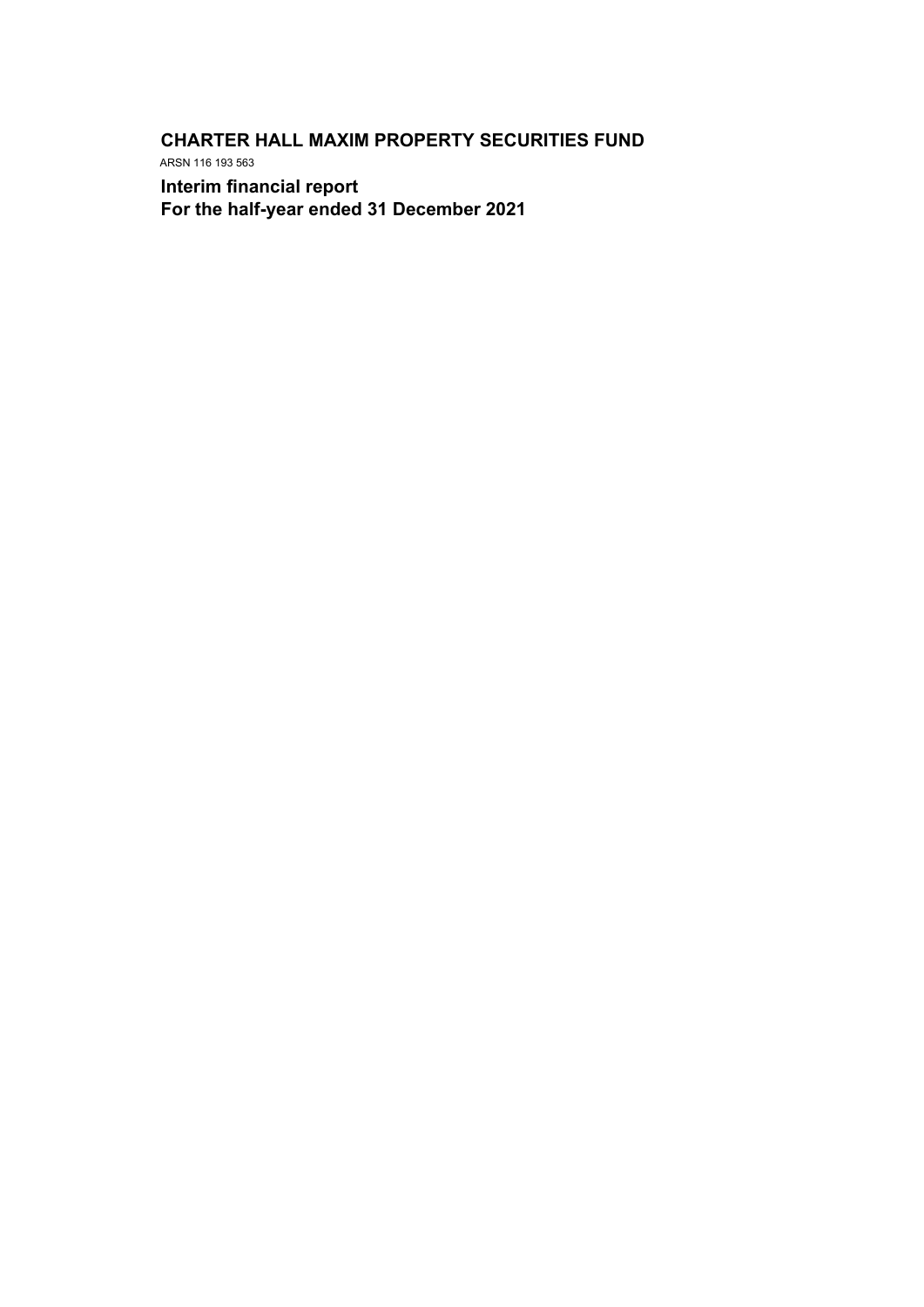## **Index to the Interim Financial Statements**

| <b>Contents</b>                                                                                     | Page              |
|-----------------------------------------------------------------------------------------------------|-------------------|
| Directors' Report                                                                                   | $\overline{2}$    |
| Auditor's Independence Declaration                                                                  | 4                 |
| Statement of Profit or Loss and Other Comprehensive Income for the half-year ended 31 December 2021 | 5                 |
| Statement of Financial Position as at 31 December 2021                                              | 6                 |
| Statement of Cash Flows for the half-year ended 31 December 2021                                    | 7                 |
| Statement of Changes in Equity for the half-year ended 31 December 2021                             | 8                 |
| Notes to the Financial Statements                                                                   |                   |
| 1. General Information                                                                              | 9                 |
| 2. Summary of Significant Accounting Policies                                                       | 9                 |
| 3. Net Assets Attributable to Unitholders                                                           | 9                 |
| 4. Distributions Paid and Payable                                                                   | 10                |
| 5. Financial Assets at Fair Value through Profit or Loss                                            | 10                |
| 6. Changes of Financial Assets at Fair Value through Profit or Loss                                 | 11                |
| 7. Fair Value of Financial Assets and Liabilities                                                   | 11                |
| 8. Receivables                                                                                      | 11                |
| 9. Payables                                                                                         | 11                |
| 10. Commitments and Contingent Assets and Liabilities                                               | 11                |
| 11. COVID-19 Impact                                                                                 | 12                |
| 12. Events Subsequent to Reporting Date                                                             | $12 \overline{ }$ |
| Directors' Declaration                                                                              | 13                |
| Auditor's Report                                                                                    | 14                |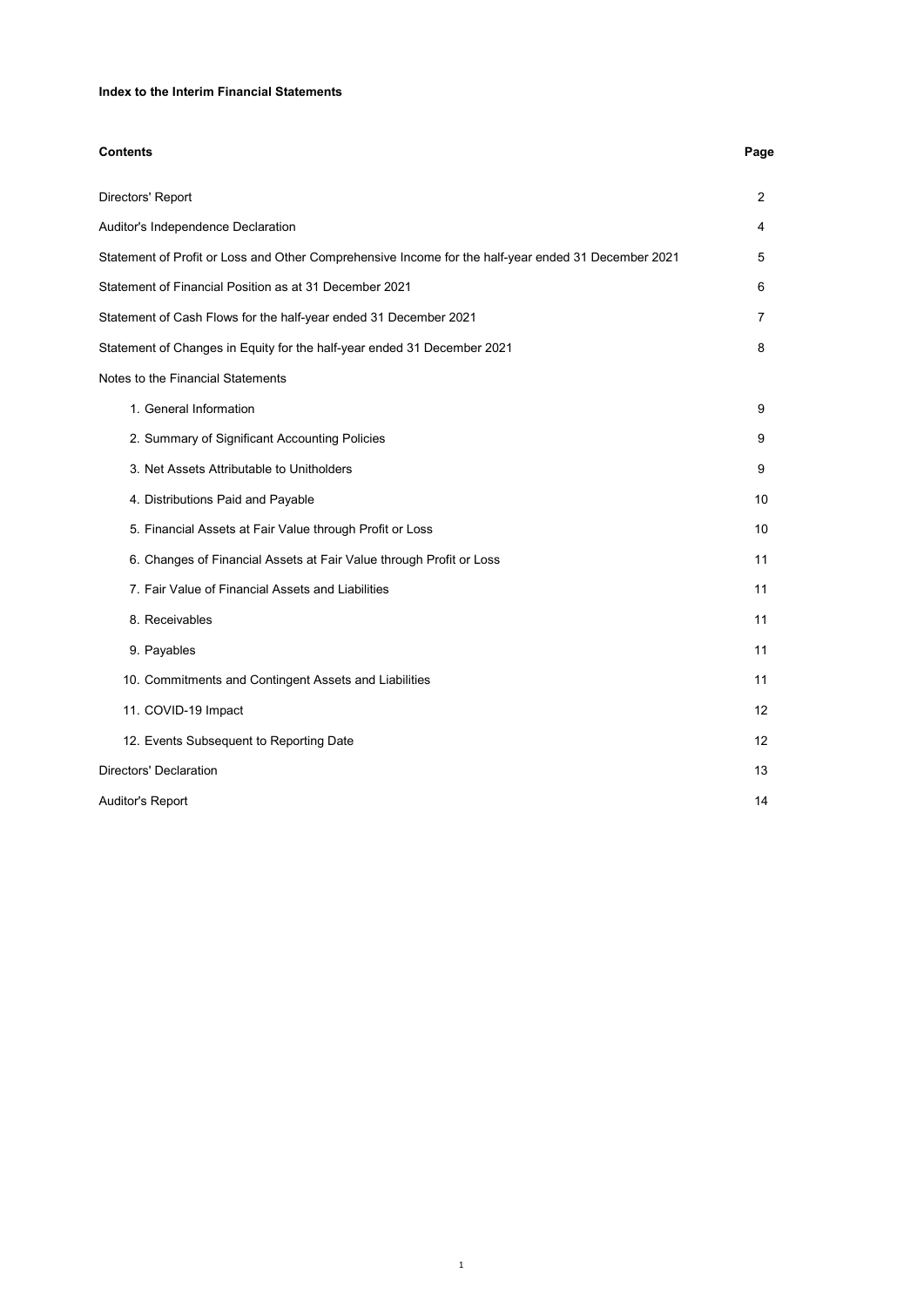### **Directors' Report**

The directors of One Managed Investment Funds Limited (ABN 47 117 400 987), ("OMIFL" or the "Responsible Entity") the responsible entity of Charter Hall Maxim Property Securities Fund (ARSN 116 193 563) (the "Fund"), present their report together with the interim financial report of the Fund for the half-year ended 31 December 2021.

#### **Responsible Entity**

The responsible entity of the Fund is OMIFL.

The registered office and principal place of business of the Responsible Entity is Level 16, Governor Macquarie Tower, 1 Farrer Place, Sydney, NSW 2000, Australia.

#### **Directors and Senior Management**

Name Title

The following persons held office as directors and company secretaries of the Responsible Entity from 1 July 2021 to 31 December  $2021 -$ 

| <b>Executive Director and Company Secretary</b> |
|-------------------------------------------------|
| Executive Director and Company Secretary        |
| Executive Director                              |
|                                                 |

#### **Principal Activities**

The Fund is a registered managed investment scheme domiciled in Australia.

The principal activity of the Fund is to invest funds in predominantly Australian listed real estate investment trusts (A-REITs) and property related securities in accordance with its investment objectives and guidelines as set out in the current Product Disclosure Statement and Additional Information Booklet (together the "PDS") and in accordance with the provisions of the Constitution.

The Fund did not have any employees during the period.

There has been no significant change in its activities other than disclosed in this report.

#### **Review and Results of Operations**

#### **Results**

The results of the operations of the Fund are disclosed in the Statement of Profit or Loss and Other Comprehensive Income in this report. The Fund's net operating profit for the half-year ended 31 December 2021 was \$34,249,473 (2020: \$28,319,693).

Distributions paid or payable in respect of the financial period were:

|                                                  | Half-year ended         |            |             |             |
|--------------------------------------------------|-------------------------|------------|-------------|-------------|
|                                                  | 31 December 31 December |            | 31 December | 31 December |
|                                                  | 2021                    | 2021       | 2020        | 2020        |
|                                                  |                         | <b>CPU</b> |             | <b>CPU</b>  |
| Distribution in respect of 30 September          | 874.704                 | 0.43       | 432.958     | 0.26        |
| Distribution in respect of 31 December (payable) | 1,439,904               | 0.69       | 1,756,635   | 1.00        |
|                                                  | 2,314,608               | 1.12       | 2.189.593   | 1.26        |

#### **Net Value of the Fund's Assets**

The Fund's net assets were valued at \$264,132,656 as at 31 December 2021 (30 June 2021: \$218,584,800). The net asset value of the Fund is calculated by deducting the value of the liabilities of the Fund from the value of the Fund's gross assets (excluding net assets attributable to unitholders).

The value of the Fund's assets as at the end of the financial period is disclosed in the Statement of Financial Position as total assets and the basis of valuation is included in Note 2 of the financial statements.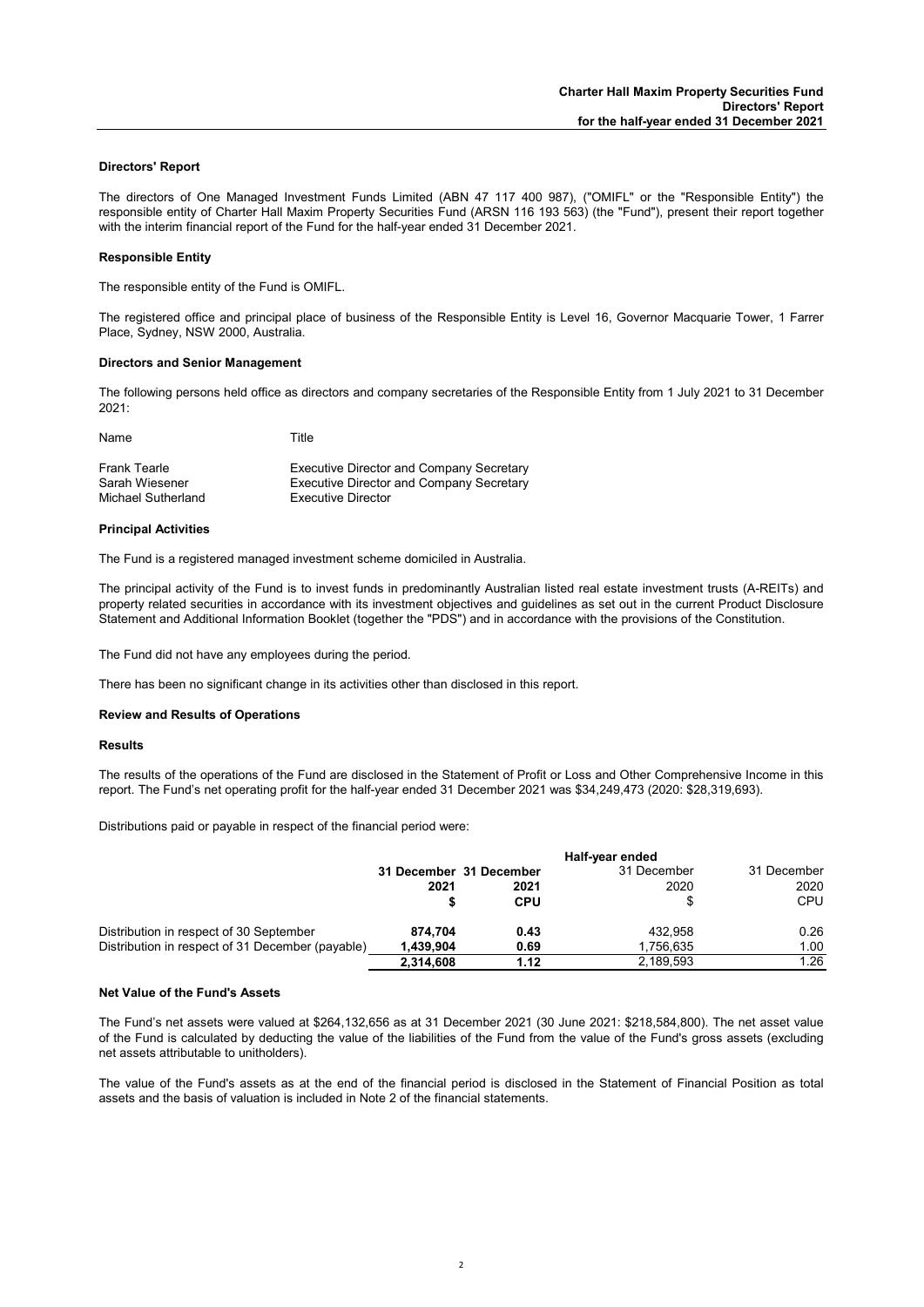### **Directors' Report (continued)**

#### **Management Fees Paid and Payable**

As stated in the PDS dated 9 June 2021, from 9 June 2021, the Responsible Entity reduced the management fee to 0.85% per annum of the gross asset value ("GAV") of the Fund. Prior to 9 June 2021 the management fee was charged at 0.95% per annum of the GAV up to and including \$50 million plus 0.85% per annum of the GAV of the Fund in excess of \$50 million (all fees quoted are inclusive of GST and net of any RITC). The fee accrues daily and is payable monthly in arrears out of the assets of the Fund to the investment manager of the Fund, Charter Hall Property Securities Management Limited (the "Investment Manager").

The following management fees were paid or payable to the Investment Manager out of the Fund's assets during the half-year ended 31 December 2021:

- Management fees of \$1,024,507 were incurred during the half-year ended 31 December 2021 (31 December 2020: \$680,118);
- Management fees of \$187,522 were payable as at 31 December 2021 (30 June 2021: \$150,790).

The costs of providing responsible entity, investment management, custodian, administration, registry and audit services to the Fund are paid out of the management fees referred to above.

#### **Changes in State of Affairs**

In the opinion of the directors of the Responsible Entity there were no significant changes in the state of affairs of the Fund that occurred during the financial period under review.

#### **COVID-19 Impact**

The coronavirus, COVID-19, was first identified as a new highly contagious virus in December 2019. The World Health Organisation declared COVID-19 as a pandemic on 11 March 2020 and as at the date of 31 December 2021, COVID-19 remains prevalent throughout the world. In Australia, we are fortunate that COVID-19 appears to be more controlled. COVID-19 has caused unprecedented disruption to populations, businesses and general economic activity. As the situation continues, investment funds and their trustees and managers, are impacted both directly and indirectly.

There is a risk that the broad economic conditions caused by the COVID-19 pandemic may have an adverse effect on the Fund including the value of the financial assets and the Fund's future earnings and income distributions. The Fund however, only invests in ASX listed Australian equities and will continue to be managed future in accordance with its investment objectives and guidelines as set out in the Product Disclosure Statement for the Fund and in accordance with the provisions of the Fund's Constitution.

As this situation is continuing, the Investment Manager closely monitors both the valuation of the Fund's assets and the Fund's liquidity to ensure that valuations remain appropriate. The Investment Manager will provide resources and updates where necessary so that investors are kept informed during this changing environment.

#### **Events Subsequent to Balance Date**

There have been no matters or circumstances that have significantly affected or may significantly affect the Fund.

## **Auditor's Independence Declaration**

A copy of the auditor's independence declaration as required under Section 307C of the *Corporations Act 2001* is included at page 4.

Signed in accordance with a resolution of the directors of the Responsible Entity made pursuant to section 306(3)(a) of the *Corporations Act 2001.*

On behalf of the directors of the Responsible Entity, One Managed Investment Funds Limited.

wh pole

Frank Tearle Director

10 March 2022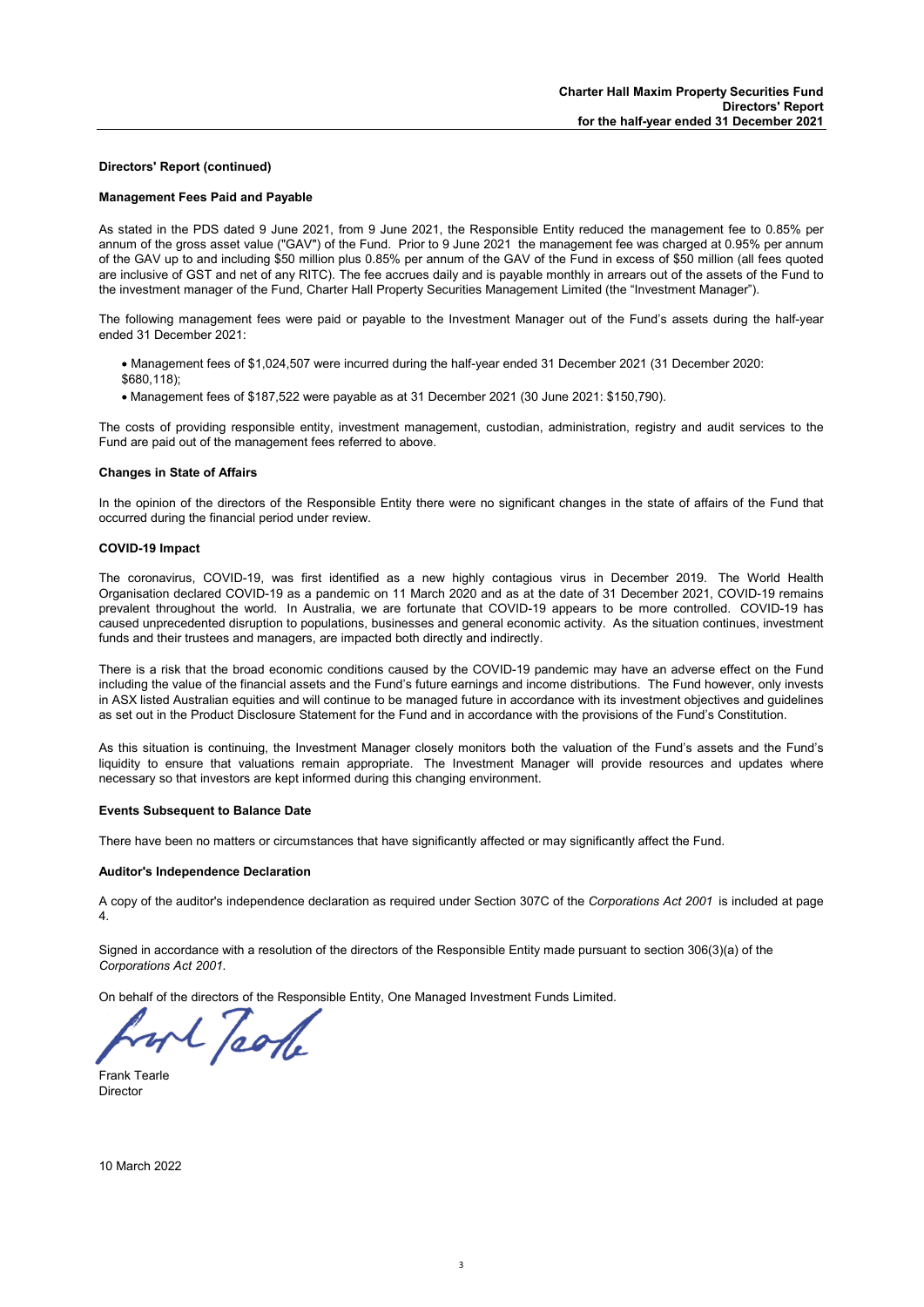

# Auditor's Independence Declaration

As lead auditor for the review of Charter Hall Maxim Property Securities Fund for the half-year ended 31 December 2021, I declare that to the best of my knowledge and belief, there have been:

- (a) no contraventions of the auditor independence requirements of the *Corporations Act 2001* in relation to the review; and
- (b) no contraventions of any applicable code of professional conduct in relation to the review.

2. W. Middle

R W McMahon Sydney Partner PricewaterhouseCoopers

10 March 2022

PricewaterhouseCoopers, ABN 52 780 433 757

One International Towers Sydney, Watermans Quay, Barangaroo, GPO BOX 2650, SYDNEY NSW 2001 T: +61 2 8266 0000, F: +61 2 8266 9999, www.pwc.com.au

Level 11, 1PSQ, 169 Macquarie Street, Parramatta NSW 2150, PO Box 1155 Parramatta NSW 2124 T: +61 2 9659 2476, F: +61 2 8266 9999, www.pwc.com.au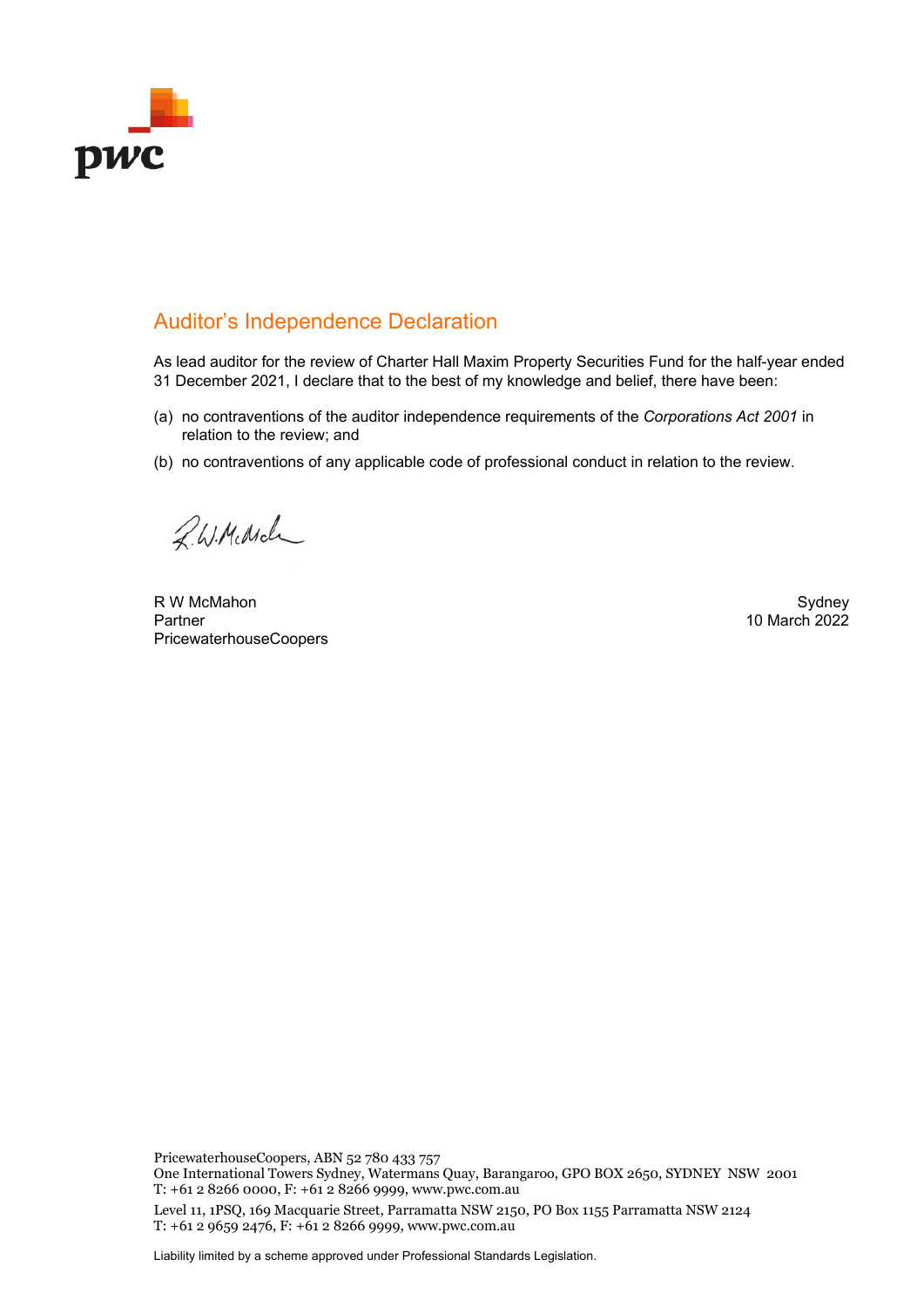## **Statement of Profit or Loss and Other Comprehensive Income**

|                                           |             | Half-year ended |             |
|-------------------------------------------|-------------|-----------------|-------------|
|                                           |             | 31 December     | 31 December |
|                                           | <b>Note</b> | 2021            | 2020        |
|                                           |             | \$              | \$          |
| <b>Income</b>                             |             |                 |             |
| Dividend and trust distribution income    |             | 4,205,734       | 2,989,673   |
| Interest income                           |             | 4,853           | 4,400       |
| Net fair value gain on financial assets   | 6           | 31,281,235      | 26,231,452  |
| Other income                              |             | 46,769          | 144         |
| Total income                              |             | 35,538,591      | 29,225,669  |
| <b>Expenses</b>                           |             |                 |             |
| Management fees                           |             | 1,024,507       | 680,118     |
| <b>Transaction costs</b>                  |             | 263,596         | 224,815     |
| Other operating expenses                  |             | 1,015           | 1,043       |
| <b>Operating expenses</b>                 |             | 1,289,118       | 905,976     |
| Net profit for the period                 |             | 34,249,473      | 28,319,693  |
| Other comprehensive income                |             |                 |             |
| Total comprehensive income for the period |             | 34,249,473      | 28,319,693  |

*The Statement of Profit or Loss and Other Comprehensive Income should be read in conjunction with the notes to the Financial Statements.*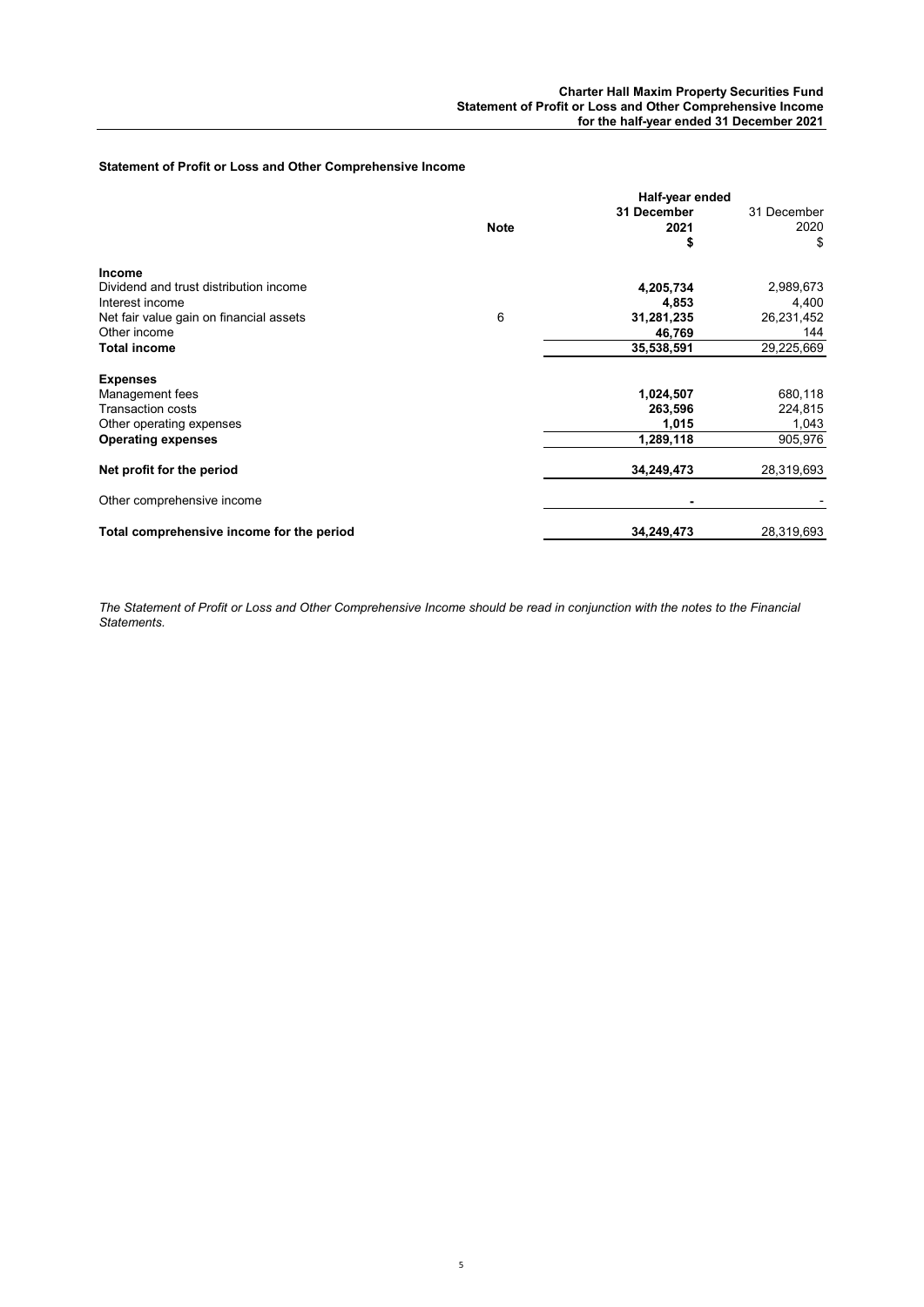## **Statement of Financial Position**

|                                                       | <b>Note</b> | 31 December<br>2021<br>\$ | 30 June<br>2021<br>\$ |
|-------------------------------------------------------|-------------|---------------------------|-----------------------|
| <b>Assets</b>                                         |             |                           |                       |
| Cash and cash equivalents                             |             | 4,379,341                 | 6,316,971             |
| Financial assets at fair value through profit or loss | 5           | 258,567,963               | 212,416,245           |
| Receivables                                           | 8           | 2,812,778                 | 3,235,328             |
| <b>Total assets</b>                                   |             | 265,760,082               | 221,968,544           |
| Liabilities                                           |             |                           |                       |
| Distributions payable                                 | 4           | 1,439,904                 | 980,840               |
| Balance due to brokers                                |             |                           | 2,252,114             |
| Pavables                                              | 9           | 187,522                   | 150,790               |
| <b>Total liabilities</b>                              |             | 1,627,426                 | 3,383,744             |
| Net assets attributable to unitholders - equity       | 3           | 264, 132, 656             | 218,584,800           |

*The Statement of Financial Position is to be read in conjunction with the notes to the Financial Statements.*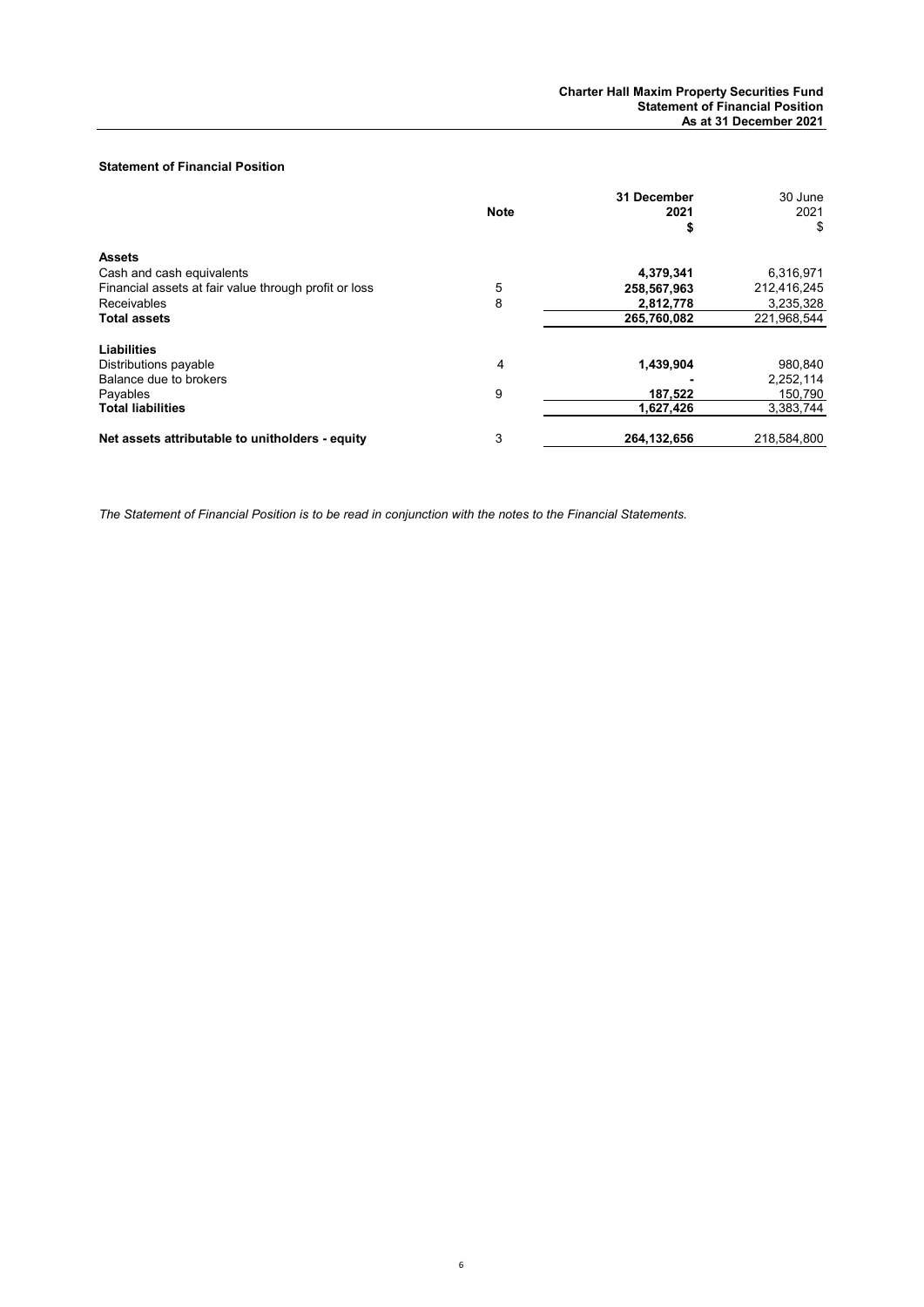## **Statement of Cash Flows**

|                                                                    | Half-year ended |                |                |
|--------------------------------------------------------------------|-----------------|----------------|----------------|
|                                                                    |                 | 31 December    | 31 December    |
|                                                                    | <b>Note</b>     | 2021           | 2020           |
|                                                                    |                 | \$             | \$             |
| Cash flows from operating activities                               |                 |                |                |
| Purchase of investments                                            |                 | (80, 121, 710) | (66, 027, 135) |
| Proceeds on sale of investments                                    |                 | 62,999,113     | 54,694,679     |
| Dividends and trust distributions received                         |                 | 4,635,624      | 2,706,141      |
| Interest received                                                  |                 | 4,854          | 4,400          |
| Management and administration fees paid                            |                 | (987, 775)     | (650, 883)     |
| RITC paid                                                          |                 | (7, 341)       | (4, 409)       |
| Transaction costs paid                                             |                 | (263, 596)     | (224, 815)     |
| Other expenses paid                                                |                 | (1,015)        | (1,043)        |
| Other income received                                              |                 | 46.769         | 142            |
| Net cash outflow from operating activities                         |                 | (13,695,077)   | (9,502,923)    |
| Cash flows from financing activities                               |                 |                |                |
| Proceeds from applications by unitholders                          |                 | 37,885,058     | 22,871,982     |
| Payments for redemptions to unitholders                            |                 | (24, 298, 383) | (10, 228, 509) |
| Distributions paid                                                 |                 | (1,829,228)    | (2,002,712)    |
| Net cash inflow from financing activities                          |                 | 11,757,447     | 10.640.761     |
| Net (decrease) / increase in cash and cash equivalents             |                 | (1,937,630)    | 1,137,838      |
| Cash and cash equivalents at the beginning of the financial period |                 | 6,316,971      | 2,655,948      |
| Cash and cash equivalents at the end of the financial period       |                 | 4,379,341      | 3,793,786      |
| Non-cash financing activities                                      | 3               | 26,316         | 45,824         |

*The Statement of Cash Flows is to be read in conjunction with the notes to the Financial Statements.*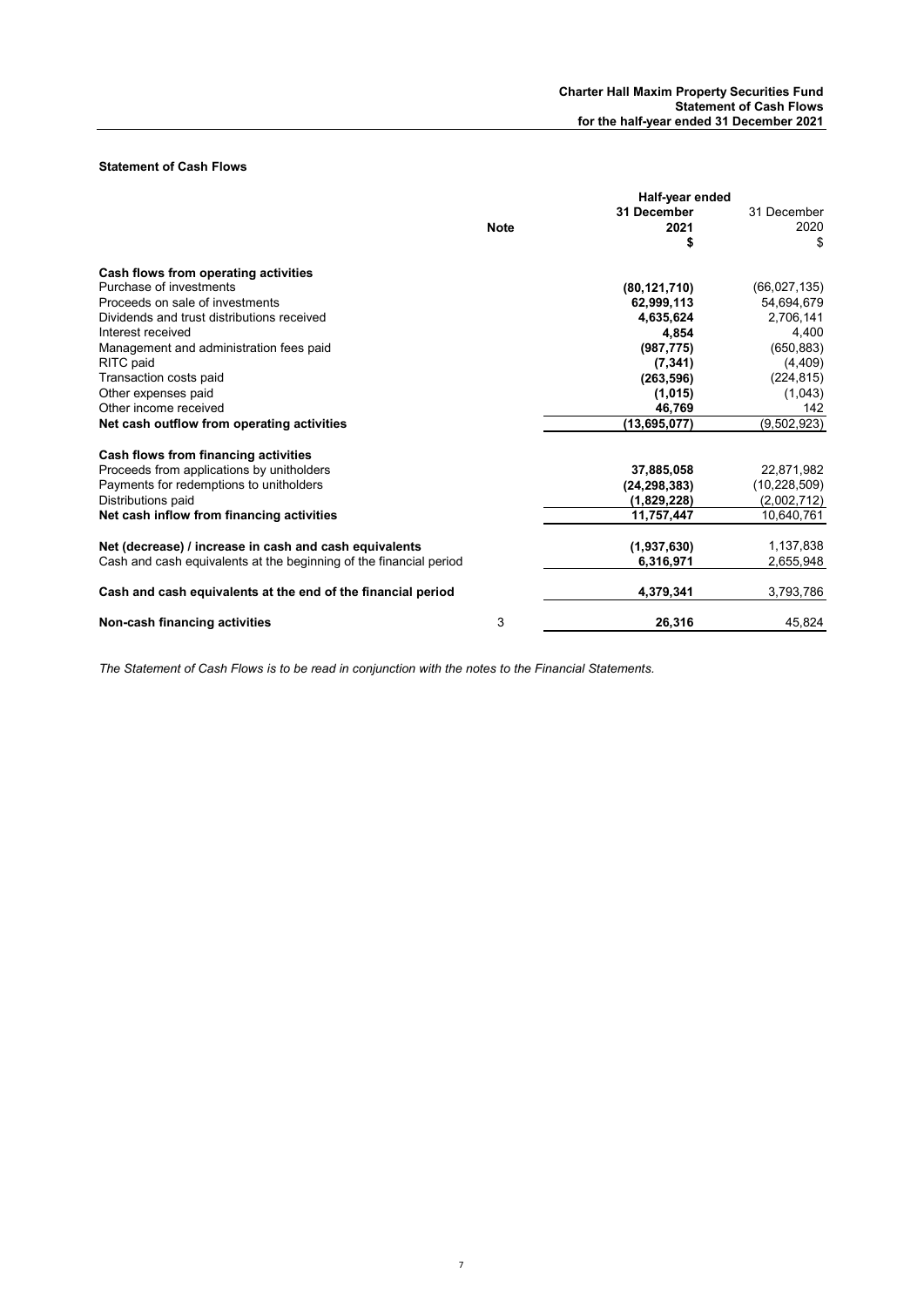## **Statement of Changes in Equity**

|                                                       | Half-year ended |                |                |
|-------------------------------------------------------|-----------------|----------------|----------------|
|                                                       |                 | 31 December    | 31 December    |
|                                                       |                 | 2021           | 2020           |
|                                                       | <b>Note</b>     | \$             | \$             |
| Total equity at the beginning of the financial period |                 | 218,584,800    | 135,244,291    |
| Comprehensive income for the period                   |                 |                |                |
| Net profit for the period                             | 3               | 34,249,473     | 28,319,693     |
| Total comprehensive income                            |                 | 34,249,473     | 28,319,693     |
| <b>Transactions with unitholders</b>                  |                 |                |                |
| Applications                                          | 3               | 37,885,058     | 22,871,981     |
| Redemptions                                           | 3               | (24, 298, 383) | (10, 228, 509) |
| Reinvestment of distributions                         | 3               | 26,316         | 45,824         |
| Distributions paid and payable                        | 3               | (2,314,608)    | (2, 189, 593)  |
| <b>Total transactions with unitholders</b>            |                 | 11,298,383     | 10,499,703     |
| Total equity at the end of the financial period       |                 | 264.132.656    | 174.063.687    |

*The Statement of Changes in Equity is to be read in conjunction with the notes to the Financial Statements.*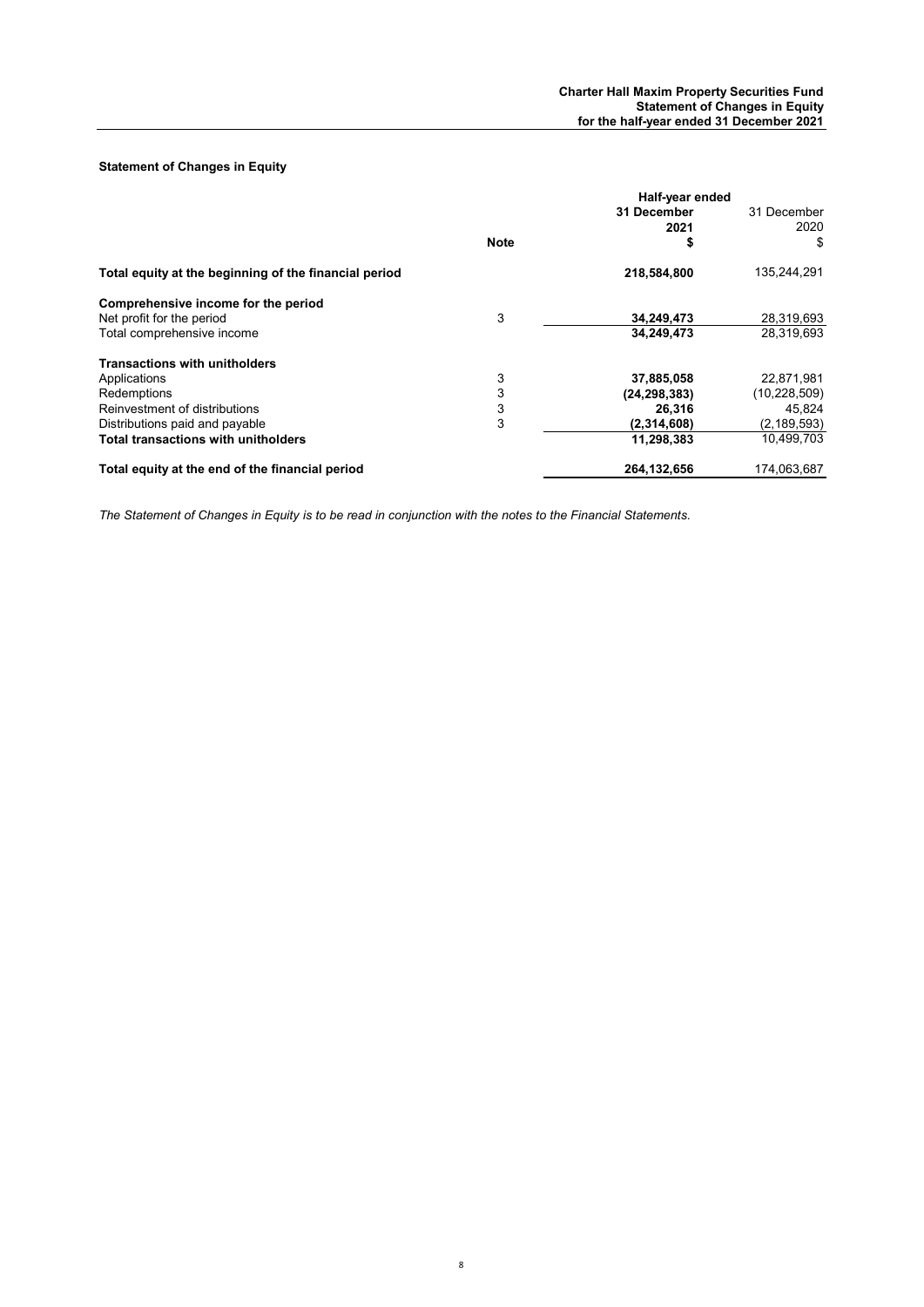## **1 General Information**

The interim financial report covers the Charter Hall Maxim Property Securities Fund (ARSN 116 193 563) (the "Fund") as an individual entity. The Fund is a registered managed investment scheme, constituted on 5 August 2005.

The responsible entity of the Fund is One Managed Investment Funds Limited (ABN 47 117 400 987) ("OMIFL" or the "Responsible Entity"). The Responsible Entity's registered office is Level 16, Governor Macquarie Tower, 1 Farrer Place, Sydney, NSW 2000.

The Responsible Entity is incorporated and domiciled in Australia.

The interim financial statements cover the period from 1 July 2021 to 31 December 2021 (the "reporting period").

The interim financial report is presented in the Australian currency.

The interim financial statements for the half-year ended 31 December 2021 were authorised for issue by the directors on the date the Directors' Declaration was signed. The directors of the Responsible Entity have the power to amend and reissue the interim financial report.

#### **2 Summary of Significant Accounting Policies**

The principal accounting policies applied in the preparation of these financial statements are set out below. These policies have been consistently applied to all periods presented unless otherwise stated.

#### **(a) Statement of Compliance**

This interim financial report is a general purpose financial report prepared in accordance with the *Corporations Act 2001* and AASB 134 *'Interim Financial Reporting'* . Compliance with AASB 134 ensures compliance with International Financial Reporting Standard IAS 34 *'Interim Financial Reporting'.* This interim report does not include all the notes of the type normally included in an annual financial report and should be read in conjunction with the most recent annual financial report.

#### **(b) Basis of Preparation**

This general purpose interim financial report has been prepared using historical cost convention, except for the revaluation of investments in financial assets and liabilities, which have been measured at fair value.

The interim report does not include all the notes of the type normally included in an annual financial report. Accordingly, this report is to be read in conjunction with the annual report for the year ended 30 June 2021 and any public announcements made by the Fund during the interim reporting period in accordance with the continuous disclosure requirements of the Corporations Act 2001.

The accounting policies and methods of computation adopted in the preparation of the interim financial report are consistent with those adopted and disclosed in the Fund's 2021 annual financial report for the financial year ended 30 June 2021.

#### **(c) New and amended standards adopted**

A number of new or amended standards became applicable for the current reporting period. The Fund did not have to change its accounting policies or make retrospective adjustments as a result of adopting these standards.

#### **(d) Going concern**

This financial report has been prepared on a going concern basis.

#### **3 Net Assets Attributable to Unitholders**

Under AASB 132 *Financial Instruments: Presentation,* puttable financial instruments meet the definition of a financial liability to be classified as equity where certain strict criteria are met. The Fund classifies a financial instrument as an equity instrument from the date when the instrument has all the features and meets the conditions.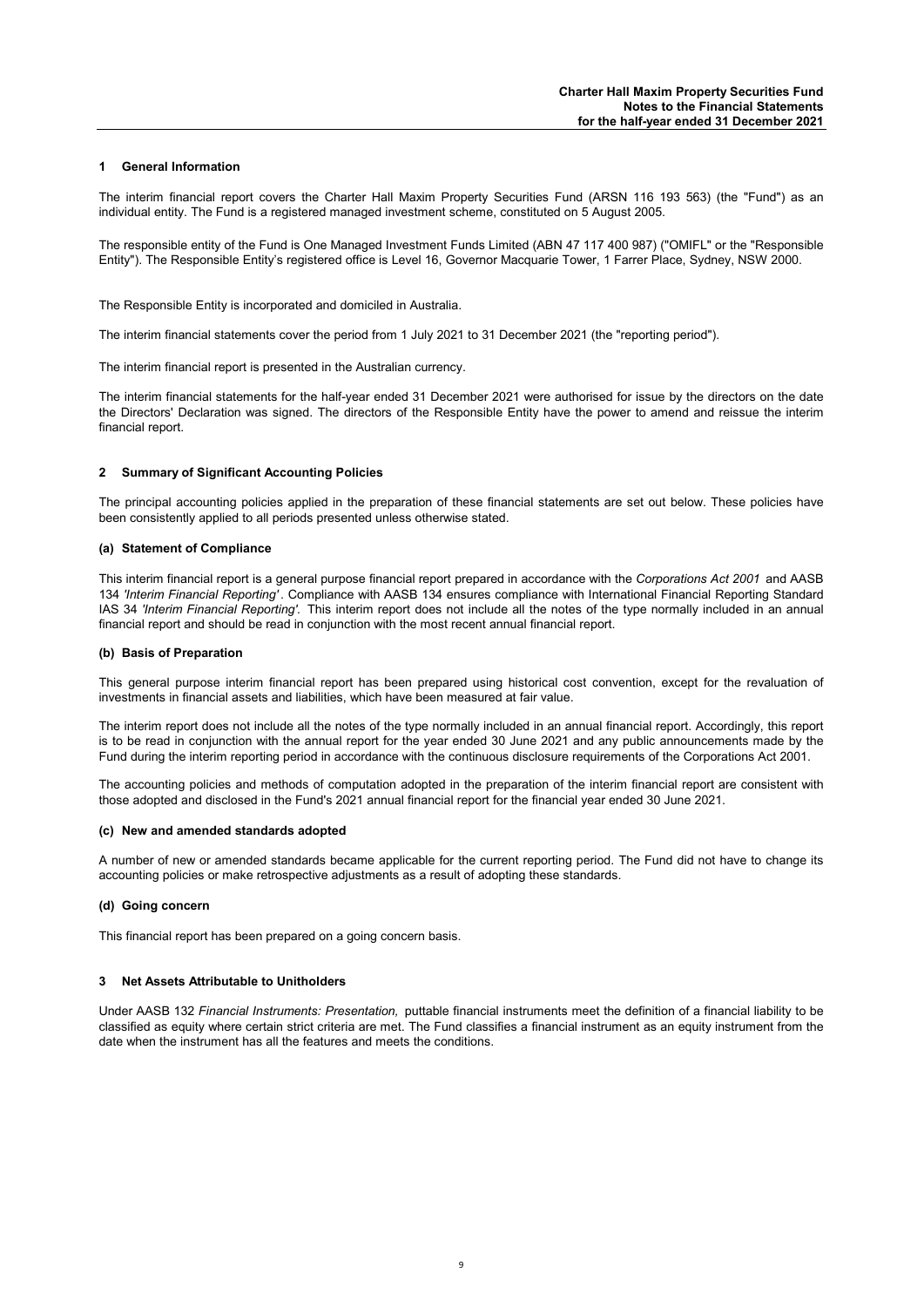#### **3 Net Assets Attributable to Unitholders (continued)**

Movements in the number of units and net assets attributable to unitholders during the reporting period were as follow:

|                                              | Half-year ended |                         |                |                |
|----------------------------------------------|-----------------|-------------------------|----------------|----------------|
|                                              |                 | 31 December 31 December | 31 December    | 31 December    |
|                                              | 2021            | 2021                    | 2020           | 2020           |
|                                              | No.             |                         | No.            | \$             |
| Opening balance                              | 196,168,045     | 218,584,800             | 162,211,612    | 135,244,291    |
| Applications                                 | 32,018,082      | 37,885,058              | 24,744,647     | 22,871,981     |
| Units issued on reinvestment of distribution | 23.096          | 26.316                  | 54.129         | 45.824         |
| Redemptions                                  | (20, 665, 522)  | (24, 298, 383)          | (11, 346, 905) | (10, 228, 509) |
| Distributions paid and payable               | ٠               | (2,314,608)             |                | (2, 189, 593)  |
| Profit for the period                        | ۰               | 34,249,473              |                | 28,319,693     |
| Closing balance                              | 207,543,701     | 264,132,656             | 175,663,483    | 174,063,687    |
|                                              |                 |                         |                |                |

Net assets attributable to unitholders are classified as equity at 31 December 2021 and at 31 December 2020.

As stipulated within the Fund's Constitution, each unit represents a right to an individual share in the Fund and does not extend to a right in the underlying assets of the Fund.

There are no separate classes of units and each unit has the same rights attaching to it as all other units of the Fund.

Units are redeemed on request at the unitholder's option. However, generally unitholders retain them for the medium to long term. As such, the amount expected to be settled within twelve months after the end of the reporting period cannot be reliably determined.

#### *Capital risk management*

The Fund manages its net assets attributable to unitholders as capital. The amount of net assets attributable to unitholders can change significantly on a daily basis as the Fund is subject to daily applications and redemptions at the discretion of unitholders.

#### **4 Distributions Paid and Payable**

|                                               | Half-year ended         |            |             |             |
|-----------------------------------------------|-------------------------|------------|-------------|-------------|
|                                               | 31 December 31 December |            | 31 December | 31 December |
|                                               | 2021                    | 2021       | 2020        | 2020        |
|                                               | \$                      | <b>CPU</b> | \$          | <b>CPU</b>  |
| Distribution in respect of 30 September       | 874.704                 | 0.43       | 432.958     | 0.26        |
| Distribution in respect 31 December (payable) | 1.439.904               | 0.69       | 1.756.635   | 1.00        |
|                                               | 2,314,608               | 1.12       | 2.189.593   | 1.26        |

A liability has been recognised in the financial statements as the interim distribution had been declared as at the balance date.

#### **5 Financial Assets at Fair Value through Profit or Loss**

|                                                                             | 31 December | 30 June     |
|-----------------------------------------------------------------------------|-------------|-------------|
|                                                                             | 2021        | 2021        |
|                                                                             | S           | \$.         |
| Financial Assets at Fair Value through Profit or Loss:                      |             |             |
| Designated at fair value through profit or loss upon initial recognition:   |             |             |
| Australian equity securities listed on a prescribed stock exchange          | 258,567,963 | 212.416.245 |
| Total financial assets designated at fair value through profit or loss upon |             |             |
| initial recognition                                                         | 258,567,963 | 212.416.245 |
|                                                                             |             |             |
| Total financial assets at fair value through profit or loss                 | 258,567,963 | 212.416.245 |

The Fund aims to generate income returns and capital growth over the long term, as per the objectives stated in the Product Disclosure Statement and Additional Information Booklet by investing in listed Australian property related securities and listed real estate investment trusts (A-REITs).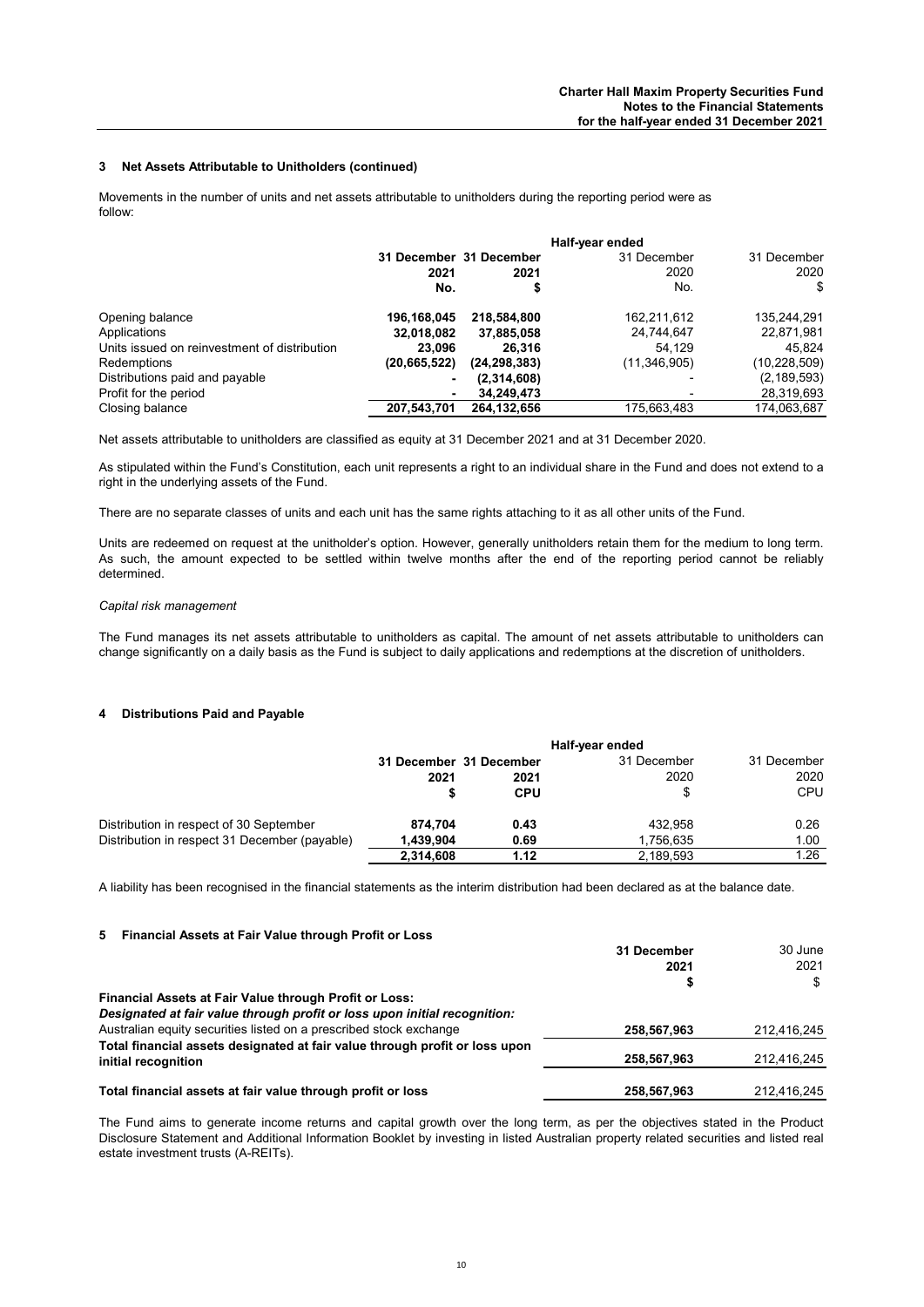## **6 Changes of Financial Assets at Fair Value through Profit or Loss**

|                                                                                                                                                                        | Half-year ended |             |  |  |      |
|------------------------------------------------------------------------------------------------------------------------------------------------------------------------|-----------------|-------------|--|--|------|
|                                                                                                                                                                        | 31 December     | 31 December |  |  |      |
|                                                                                                                                                                        | 2021            |             |  |  | 2020 |
|                                                                                                                                                                        |                 | \$          |  |  |      |
| Net unrealised gain on financial instruments at fair value through profit or loss<br>Net realised gain/(loss) on financial instruments at fair value through profit or |                 | 28.095.049  |  |  |      |
| loss                                                                                                                                                                   | 7.197.448       | (1,863,597) |  |  |      |
|                                                                                                                                                                        | 7.197.448       | 26.231.452  |  |  |      |

## **7 Fair Value of Financial Assets and Liabilities**

The table below presents the Fund's assets measured and recognised at fair value as at 31 December 2021 by level of the following fair value measurement hierarchy:

Level 1 - quoted prices (unadjusted) in active markets for identical assets or liabilities

Level 2 - inputs other than quoted prices included within level 1 that are observable for the asset or liability, either directly (as prices) or indirectly (derived from prices)

Level 3 - inputs for the asset or liability that are not based on observable market data (unobservable inputs)

| At 31 December 2021                                                                                          | Level 1<br>\$ | Level <sub>2</sub><br>Φ | Level 3 | Total<br>\$ |
|--------------------------------------------------------------------------------------------------------------|---------------|-------------------------|---------|-------------|
| <b>Assets</b><br>Designated at fair value through profit or loss<br>Australian equity securities listed on a |               |                         |         |             |
| prescribed stock exchange                                                                                    | 258.567.963   |                         |         | 258,567,963 |
| <b>Total financial assets</b>                                                                                | 258,567,963   |                         |         | 258,567,963 |
| At 30 June 2021                                                                                              | Level 1       | Level 2                 | Level 3 | Total       |
|                                                                                                              | \$            | \$                      | \$      | \$          |
| Assets                                                                                                       |               |                         |         |             |
| Designated at fair value through profit or loss<br>Australian equity securities listed on a                  |               |                         |         |             |
| prescribed stock exchange                                                                                    | 212,416,245   |                         |         | 212,416,245 |
| Total financial assets                                                                                       | 212.416.245   |                         |         | 212.416.245 |

#### **Transfer between levels**

Transfer into and transfer out of fair value hierarchy levels are recognised at the end of the reporting period.

There were no transfers between levels in the fair value hierarchy at the end of the reporting period.

## **8 Receivables**

|                                              | 31 December | 30 June   |
|----------------------------------------------|-------------|-----------|
|                                              | 2021        | 2021      |
|                                              |             | \$        |
| Interest receivable                          | -           |           |
| Dividends and trust distributions receivable | 2,769,681   | 3,199,571 |
| <b>GST</b> receivable                        | 43.097      | 35,756    |
|                                              | 2,812,778   | 3,235,328 |
|                                              |             |           |

#### **9 Payables**

|                         | 31 December | 30 June |
|-------------------------|-------------|---------|
|                         | 2021        | 2021    |
|                         |             | \$      |
| Management fees payable | 187,522     | 150,790 |
|                         | 187,522     | 150,790 |

## **10 Commitments and Contingent Assets and Liabilities**

There were no commitments and contingent assets and liabilities as at 31 December 2021 and 30 June 2021.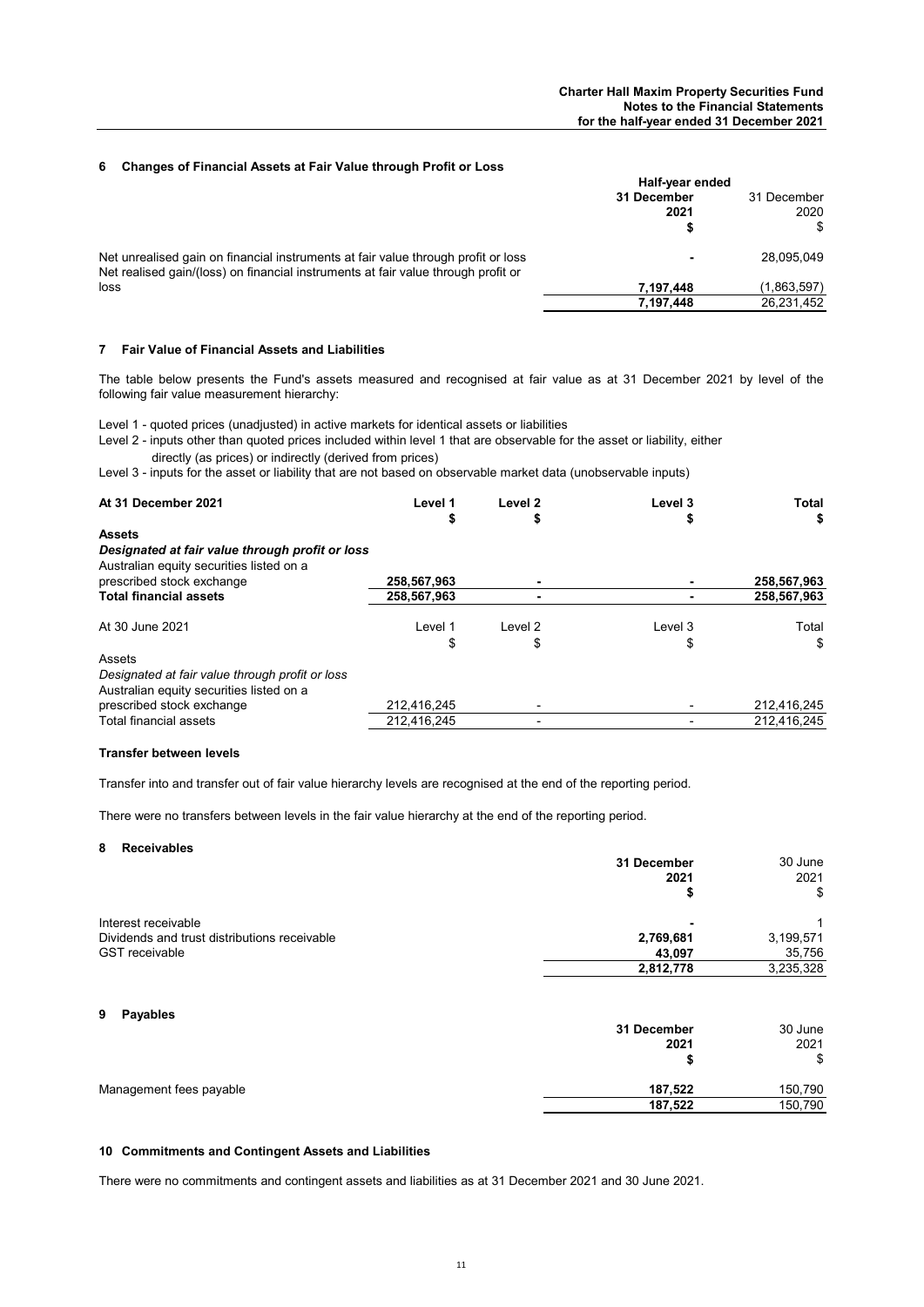### **11 COVID-19 Impact**

The coronavirus, COVID-19, was first identified as a new highly contagious virus in December 2019. The World Health Organisation declared COVID-19 as a pandemic on 11 March 2020 and as at the date of 31 December 2021, COVID-19 remains prevalent throughout the world. In Australia, we are fortunate that COVID-19 appears to be more controlled. COVID-19 has caused unprecedented disruption to populations, businesses and general economic activity. As the situation continues, investment funds and their trustees and managers, are impacted both directly and indirectly.

There is a risk that the broad economic conditions caused by the COVID-19 pandemic may have an adverse effect on the Fund including the value of the financial assets and the Fund's earnings and income distributions. The Fund however, only invests in ASX listed Australian equities and will continue to be managed in accordance with its investment objectives and guidelines as set out in the Product Disclosure Statement for the Fund and in accordance with the provisions of the Fund's Constitution.

As this situation is continuing, the Investment Manager closely monitors both the valuation of the Fund's assets and the Fund's liquidity to ensure that valuations remain appropriate. The Investment Manager will provide resources and updates where necessary so that investors are kept informed during this changing environment.

#### **12 Events Subsequent to Reporting Date**

No significant events have occurred since the end of the period which would impact on the financial position of the Fund as disclosed in the Statement of Financial Position as at 31 December 2021 or on the results and cash flows of the Fund for the reporting period 1 July 2021 to 31 December 2021.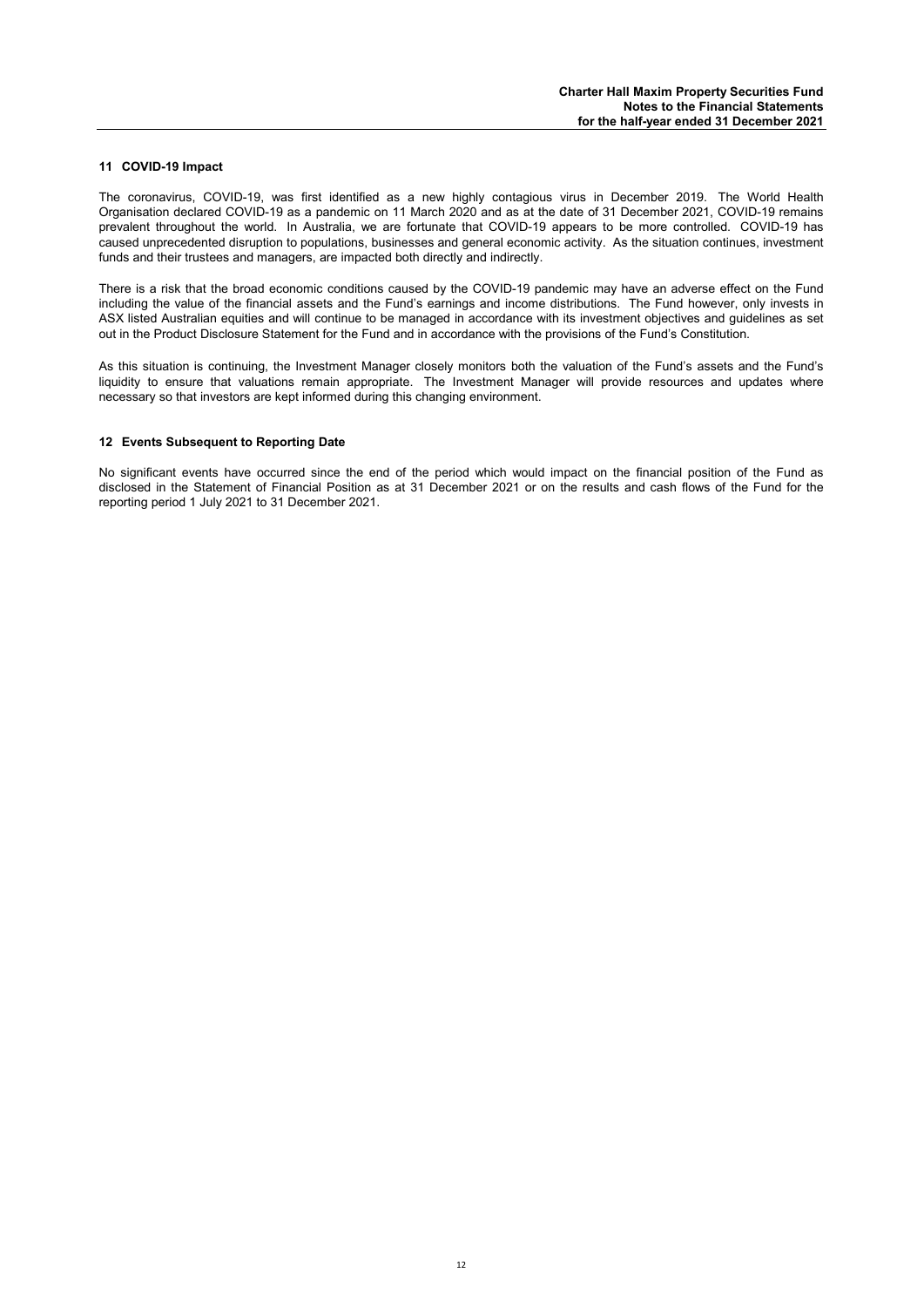## **Directors' Declaration**

The directors of the Responsible Entity declare that:

- the attached financial statements and notes comply with the *Corporations Act 2001,* Australian Accounting Standards AASB 134 '*Interim Financial Reporting* ', the *Corporations Regulations 2001* and other mandatory professional reporting requirements;
- the attached interim financial statements and notes give a true and fair view of the Fund's financial position as at 31 December 2021 and of its performance for the half-year ended on that date; and
- there are reasonable grounds to believe that the Fund will be able to pay its debts as and when they become due and payable.

Signed in accordance with a resolution of directors of the Responsible Entity made pursuant to Section 303(5) of the *Corporations Act 2001.*

On behalf of the directors of the Responsible Entity, One Managed Investment Funds Limited.

hort Took

Frank Tearle Director

10 March 2022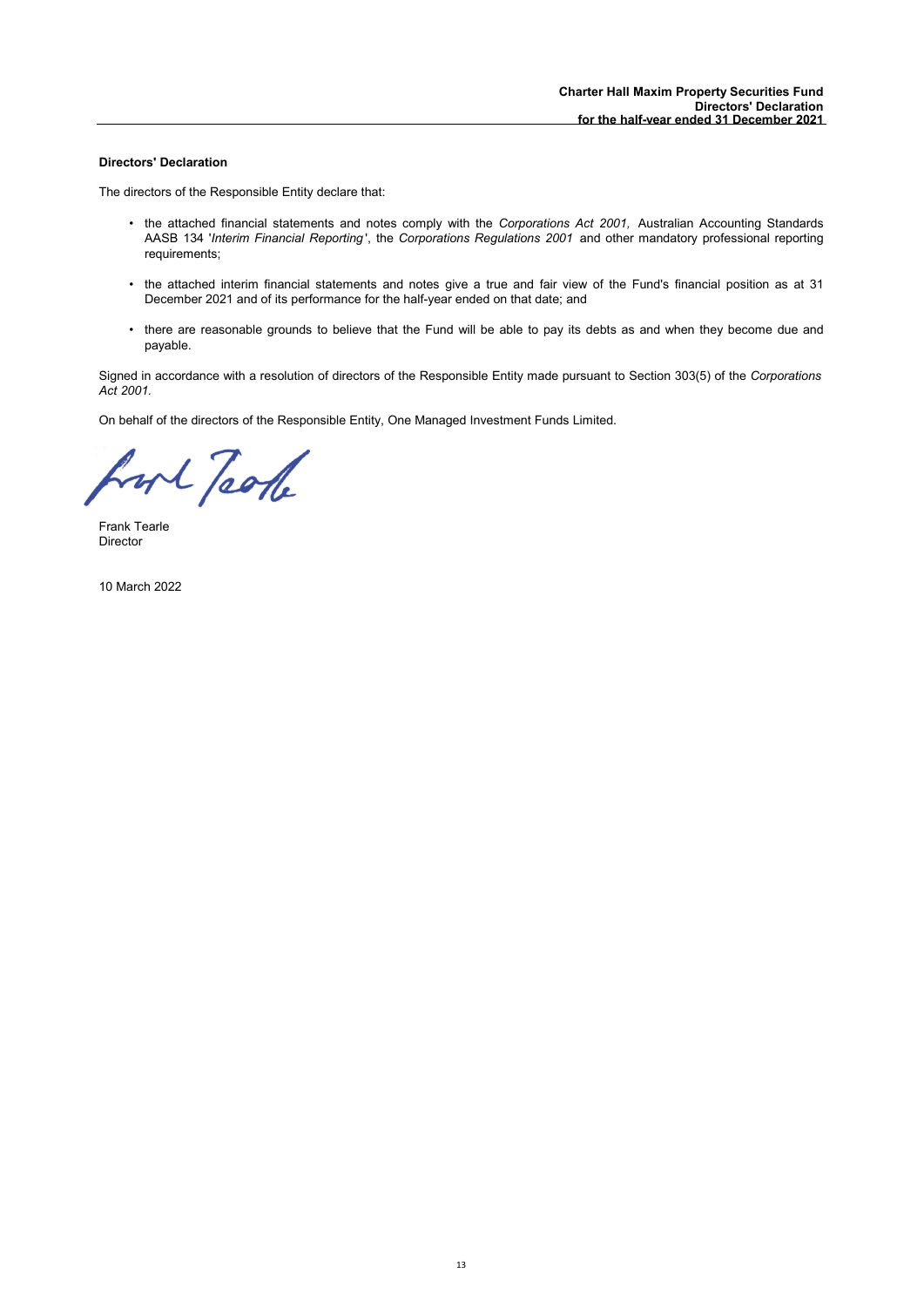

# Independent auditor's review report to the unitholders of Charter Hall Maxim Property Securities Fund

# **Report on the interim financial report**

# **Conclusion**

We have reviewed the interim financial report of Charter Hall Maxim Property Securities Fund (the Registered Scheme) which comprises the statement of financial position as at 31 December 2021, the statement of changes in equity, statement of cash flows and statement of profit or loss and other comprehensive income for the half-year ended on that date, significant accounting policies and explanatory notes and the directors' declaration.

Based on our review, which is not an audit, we have not become aware of any matter that makes us believe that the accompanying interim financial report of Charter Hall Maxim Property Securities Fund does not comply with the *Corporations Act 2001* including:

- 1. giving a true and fair view of the Registered Scheme's financial position as at 31 December 2021 and of its performance for the half-year ended on that date
- 2. complying with Accounting Standard AASB 134 *Interim Financial Reporting* and the *Corporations Regulations 2001*.

# **Basis for conclusion**

We conducted our review in accordance with ASRE 2410 *Review of a Financial Report Performed by the Independent Auditor of the Entity* (ASRE 2410). Our responsibilities are further described in the *Auditor's responsibilities for the review of the interim financial report* section of our report.

We are independent of the Registered Scheme in accordance with the auditor independence requirements of the *Corporations Act 2001* and the ethical requirements of the Accounting Professional & Ethical Standards Board's APES 110 *Code of Ethics for Professional Accountants (including Independence Standards)* (the Code) that are relevant to the audit of the annual financial report in Australia. We have also fulfilled our other ethical responsibilities in accordance with the Code.

# **Responsibilities of the directors of the Responsible Entity for the interim financial report**

The directors of the Responsible Entity are responsible for the preparation of the interim financial report that gives a true and fair view in accordance with Australian Accounting Standards and the Corporations Act 2001 and for such internal control as the directors of the Responsible Entity determine is necessary to enable the preparation of the interim financial report that gives a true and fair view and is free from material misstatement whether due to fraud or error.

PricewaterhouseCoopers, ABN 52 780 433 757

Liability limited by a scheme approved under Professional Standards Legislation.

One International Towers Sydney, Watermans Quay, Barangaroo, GPO BOX 2650, SYDNEY NSW 2001 T: +61 2 8266 0000, F: +61 2 8266 9999

Level 11, 1PSQ, 169 Macquarie Street, Parramatta NSW 2150, PO Box 1155 Parramatta NSW 2124 T: +61 2 9659 2476, F: +61 2 8266 9999